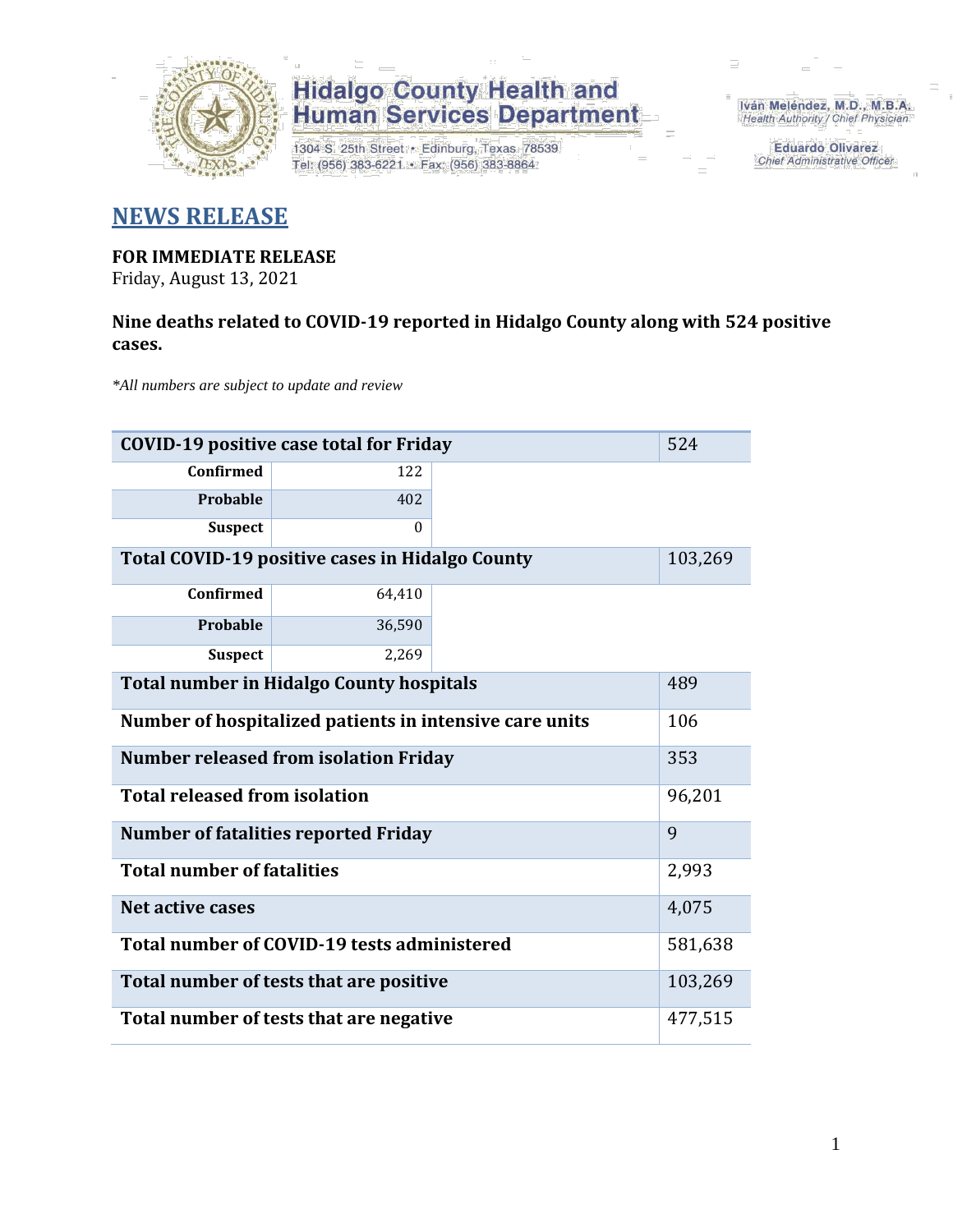

1304 S. 25th Street · Edinburg, Texas 78539 Tel: (956) 383-6221 · Fax: (956) 383-8864

Iván Meléndez, M.D., M.B.A. Health Authority / Chief Physician

> **Eduardo Olivarez Chief Administrative Officer**

*Hidalgo County uses the case status definition provided by the Texas Department of State Health Service's 2020 Epi Case Criteria Guide revised November 2020.*

- *1. Confirmed: A person who has tested positive through a molecular or PCR (oral or nasal swabs) test that looks for the presence of the virus's genetic material.*
- *2. Probable: A person who meets presumptive laboratory evidence through detection of COVID-19 by antigen test in a respiratory specimen.*
- *3. Suspect: A person who meets supported laboratory evidence through detection of specific antibodies in serum, plasma, whole body, and no prior history of being confirmed or probable case.*

*For more information of case status definition for COVID-19, please refer to:*

[https://www.dshs.state.tx.us/IDCU/investigation/epi-case-criteria-guide/2020-Epi-Case-Criteria-](https://www.dshs.state.tx.us/IDCU/investigation/epi-case-criteria-guide/2020-Epi-Case-Criteria-Guide.pdf)[Guide.pdf](https://www.dshs.state.tx.us/IDCU/investigation/epi-case-criteria-guide/2020-Epi-Case-Criteria-Guide.pdf)

#### The deaths include:

|                | <b>Age</b>      | Gender | <b>City</b>    |
|----------------|-----------------|--------|----------------|
| 1              | $70+$           | Male   | Alamo          |
| $\overline{2}$ | 40s             | Female | Edinburg       |
| 3              | $70+$           | Female | <b>McAllen</b> |
| 4              | $70+$           | Male   | McAllen        |
| 5              | 30 <sub>s</sub> | Male   | <b>Mission</b> |
| 6              | 60s             | Male   | <b>Mission</b> |
| 7              | $70+$           | Female | <b>Mission</b> |
| 8              | $70+$           | Male   | <b>Mission</b> |
| 9              | 30 <sub>s</sub> | Male   | San Juan       |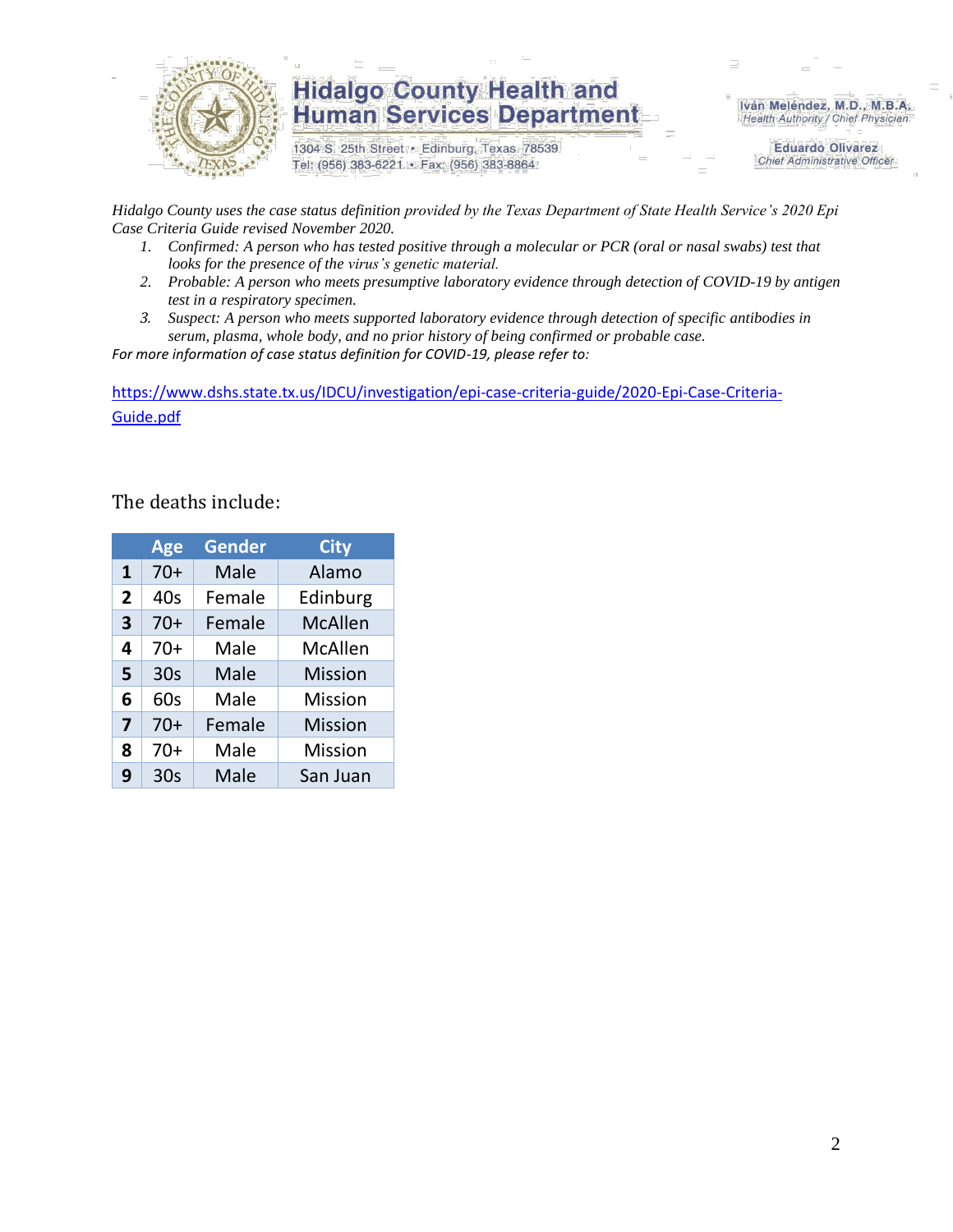

1304 S. 25th Street · Edinburg, Texas 78539 Tel: (956) 383-6221 · Fax: (956) 383-8864

Iván Meléndez, M.D., M.B.A.<br>Health Authority / Chief Physician

**Eduardo Olivarez** Chief Administrative Officer

#### Friday, August 13, 2021 positive cases include:

|                         | <b>Age Range</b> | Gender      | <b>City</b> |     | <b>Age Range</b> | Gender | <b>City</b>    |
|-------------------------|------------------|-------------|-------------|-----|------------------|--------|----------------|
| 1                       | $0 - 19$         | M           | Alamo       | 263 | $0 - 19$         | M      | Mission        |
| 2                       | $0 - 19$         | F           | Alamo       | 264 | $0 - 19$         | M      | Mission        |
| 3                       | $0 - 19$         | ${\sf M}$   | Alamo       | 265 | $0 - 19$         | M      | Mission        |
| 4                       | $0 - 19$         | F           | Alamo       | 266 | $0 - 19$         | F      | Mission        |
| 5                       | $0 - 19$         | F           | Alamo       | 267 | $0 - 19$         | M      | Mission        |
| 6                       | $0 - 19$         | F           | Alamo       | 268 | $0 - 19$         | F      | Mission        |
| $\overline{\mathbf{z}}$ | 30 <sub>s</sub>  | ${\sf M}$   | Alamo       | 269 | $0 - 19$         | M      | Mission        |
| 8                       | 30s              | F           | Alamo       | 270 | $0 - 19$         | Μ      | Mission        |
| 9                       | 40s              | F           | Alamo       | 271 | $0 - 19$         | M      | Mission        |
| 10                      | 40s              | M           | Alamo       | 272 | $0 - 19$         | M      | Mission        |
| 11                      | 50s              | F           | Alamo       | 273 | $0 - 19$         | F      | Mission        |
| 12                      | 60s              | M           | Alamo       | 274 | $0 - 19$         | F      | Mission        |
| 13                      | $70+$            | F           | Alamo       | 275 | $0 - 19$         | F      | Mission        |
| 14                      | $0 - 19$         | M           | Alton       | 276 | $0 - 19$         | M      | Mission        |
| 15                      | $0 - 19$         | $\mathsf F$ | Alton       | 277 | 20s              | M      | Mission        |
| 16                      | $0 - 19$         | F           | Alton       | 278 | 20s              | F      | Mission        |
| 17                      | $0 - 19$         | F           | Alton       | 279 | 20s              | M      | Mission        |
| 18                      | $0 - 19$         | M           | Alton       | 280 | 20s              | М      | Mission        |
| 19                      | $0 - 19$         | M           | Alton       | 281 | 20s              | F      | Mission        |
| 20                      | $0 - 19$         | M           | Alton       | 282 | 20s              | M      | Mission        |
| 21                      | 20s              | $\mathsf F$ | Alton       | 283 | 20s              | F      | Mission        |
| 22                      | 20s              | M           | Alton       | 284 | 20s              | Μ      | Mission        |
| 23                      | 30 <sub>s</sub>  | F           | Alton       | 285 | 20s              | F      | Mission        |
| 24                      | 30s              | M           | Alton       | 286 | 20s              | M      | Mission        |
| 25                      | 30 <sub>s</sub>  | M           | Alton       | 287 | 20s              | F      | Mission        |
| 26                      | 40s              | M           | Alton       | 288 | 20s              | F      | Mission        |
| 27                      | 40s              | F           | Alton       | 289 | 20s              | F      | Mission        |
| 28                      | 40s              | F.          | Alton       | 290 | 20s              | F.     | Mission        |
| 29                      | 50s              | M           | Alton       | 291 | 20s              | F      | <b>Mission</b> |
| 30                      | $0 - 19$         | F           | Donna       | 292 | 20s              | Μ      | Mission        |
| 31                      | $0 - 19$         | F           | Donna       | 293 | 20s              | F      | Mission        |
| 32                      | $0 - 19$         | M           | Donna       | 294 | 20s              | F      | Mission        |
| 33                      | $0 - 19$         | M           | Donna       | 295 | 20s              | F      | Mission        |
| 34                      | $0 - 19$         | M           | Donna       | 296 | 20s              | Μ      | Mission        |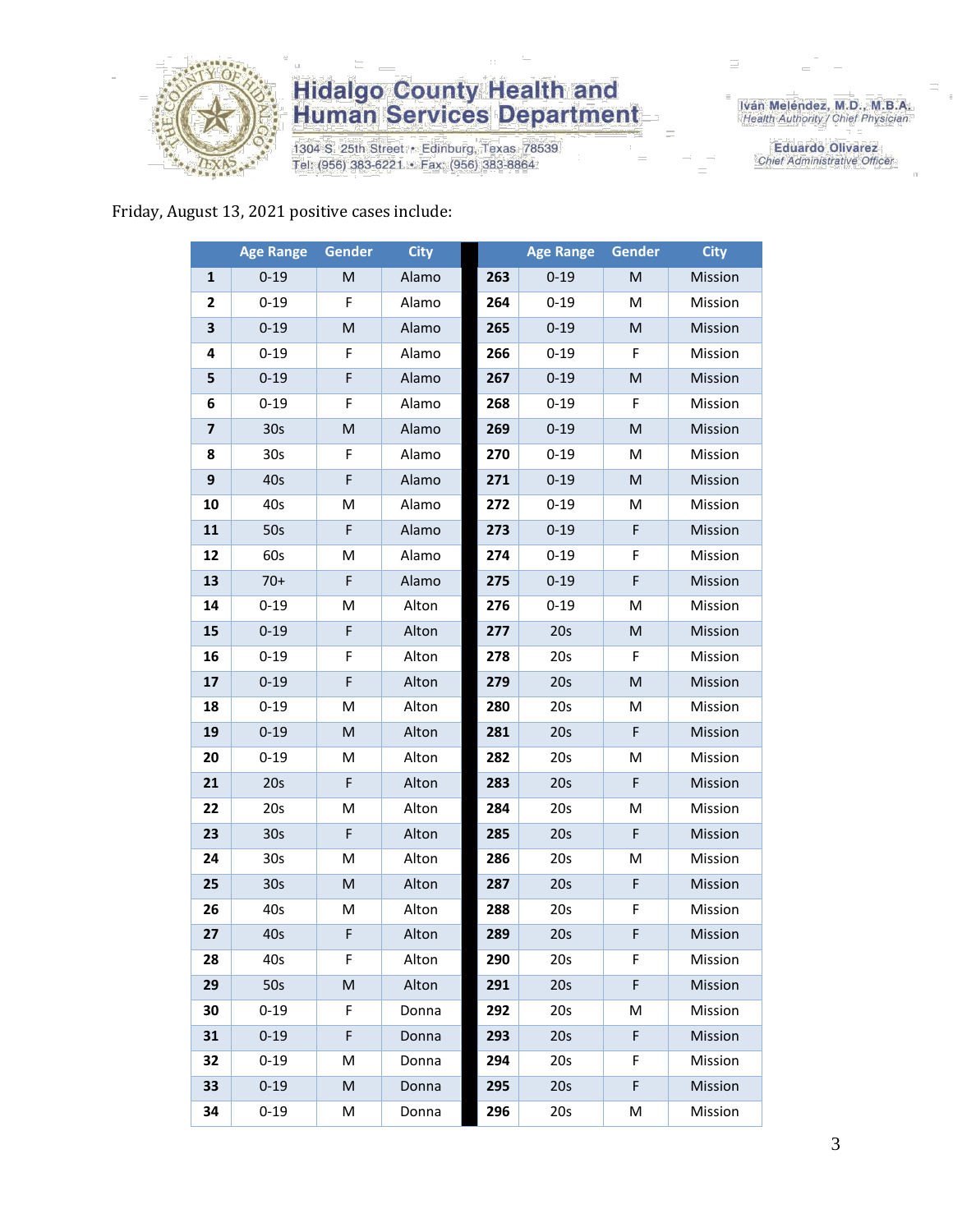

1304 S. 25th Street · Edinburg, Texas 78539 Tel: (956) 383-6221 · Fax: (956) 383-8864

Iván Meléndez, M.D., M.B.A.<br>Health Authority / Chief Physician

| 35         | $0 - 19$        | F           | Donna    | 297 | 20s             | M           | Mission |
|------------|-----------------|-------------|----------|-----|-----------------|-------------|---------|
| 36         | $0 - 19$        | M           | Donna    | 298 | 20s             | F           | Mission |
| 37         | $0 - 19$        | M           | Donna    | 299 | 20s             | F           | Mission |
| 38         | $0 - 19$        | M           | Donna    | 300 | 20s             | M           | Mission |
| 39         | $0 - 19$        | F           | Donna    | 301 | 20s             | M           | Mission |
| 40         | $0 - 19$        | F           | Donna    | 302 | 20s             | м           | Mission |
| 41         | $0 - 19$        | M           | Donna    | 303 | 20s             | M           | Mission |
| 42         | $0 - 19$        | M           | Donna    | 304 | 20s             | Μ           | Mission |
| 43         | $0 - 19$        | F           | Donna    | 305 | 20s             | F           | Mission |
| 44         | $0 - 19$        | F           | Donna    | 306 | 20s             | F           | Mission |
| 45         | $0 - 19$        | F           | Donna    | 307 | 20s             | M           | Mission |
| 46         | 20s             | F           | Donna    | 308 | 20s             | М           | Mission |
| 47         | 20s             | F           | Donna    | 309 | 30 <sub>s</sub> | F           | Mission |
| 48         | 30 <sub>s</sub> | F           | Donna    | 310 | 30 <sub>s</sub> | Μ           | Mission |
| 49         | 30 <sub>s</sub> | M           | Donna    | 311 | 30 <sub>s</sub> | M           | Mission |
| 50         | 30 <sub>s</sub> | M           | Donna    | 312 | 30 <sub>s</sub> | F           | Mission |
| 51         | 40s             | M           | Donna    | 313 | 30 <sub>s</sub> | M           | Mission |
| 52         | 40s             | F           | Donna    | 314 | 30 <sub>s</sub> | F           | Mission |
| 53         | 40s             | F           | Donna    | 315 | 30 <sub>s</sub> | M           | Mission |
| 54         | 40s             | F           | Donna    | 316 | 30 <sub>s</sub> | Μ           | Mission |
| 55         | 40s             | F           | Donna    | 317 | 30 <sub>s</sub> | F           | Mission |
| 56         | 50s             | F           | Donna    | 318 | 30 <sub>s</sub> | F           | Mission |
| 57         | 50s             | $\mathsf F$ | Donna    | 319 | 30 <sub>s</sub> | $\mathsf F$ | Mission |
| 58         | 60s             | F           | Donna    | 320 | 30 <sub>s</sub> | F           | Mission |
| 59         | 60s             | F           | Donna    | 321 | 30 <sub>s</sub> | F           | Mission |
| 60         | $0 - 19$        | M           | Edinburg | 322 | 30 <sub>s</sub> | F           | Mission |
| 61         | $0 - 19$        | F           | Edinburg | 323 | 30 <sub>s</sub> | F           | Mission |
| 62         | $0 - 19$        | M           | Edinburg | 324 | 30 <sub>s</sub> | M           | Mission |
| 63         | $0 - 19$        | F           | Edinburg | 325 | 30 <sub>s</sub> | M           | Mission |
| 64         | $0 - 19$        | M           | Edinburg | 326 | 30 <sub>s</sub> | F           | Mission |
| 65         | $0 - 19$        | F           | Edinburg | 327 | 40s             | M           | Mission |
| 66         | $0 - 19$        | F           | Edinburg | 328 | 40s             | Μ           | Mission |
| 67         | $0 - 19$        | F           | Edinburg | 329 | 40s             | F           | Mission |
| 68         | $0 - 19$        | F           | Edinburg | 330 | 40s             | М           | Mission |
| 69         | $0 - 19$        | F           | Edinburg | 331 | 40s             | $\mathsf F$ | Mission |
| ${\bf 70}$ | $0 - 19$        | M           | Edinburg | 332 | 40s             | М           | Mission |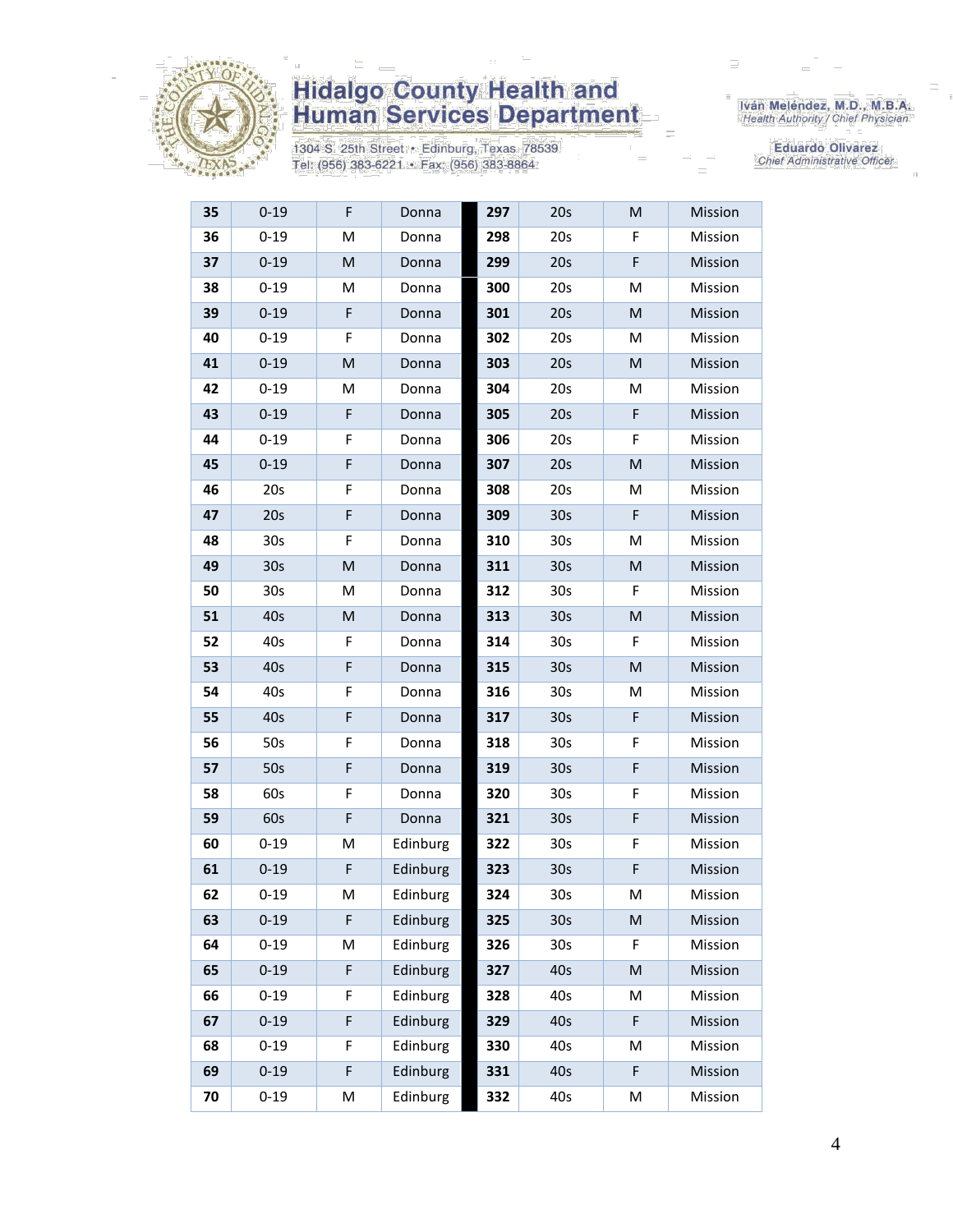

1304 S. 25th Street • Edinburg, Texas 78539<br>Tel: (956) 383-6221 • Fax: (956) 383-8864

Iván Meléndez, M.D., M.B.A.<br>Health Authority / Chief Physician

Eduardo Olivarez Chief Administrative Officer

| 71  | $0 - 19$        | M | Edinburg | 333 | 40s | F | Mission |
|-----|-----------------|---|----------|-----|-----|---|---------|
| 72  | $0 - 19$        | F | Edinburg | 334 | 40s | F | Mission |
| 73  | $0 - 19$        | F | Edinburg | 335 | 40s | M | Mission |
| 74  | $0 - 19$        | M | Edinburg | 336 | 40s | F | Mission |
| 75  | $0 - 19$        | M | Edinburg | 337 | 40s | F | Mission |
| 76  | $0 - 19$        | M | Edinburg | 338 | 40s | M | Mission |
| 77  | $0 - 19$        | M | Edinburg | 339 | 40s | M | Mission |
| 78  | $0 - 19$        | M | Edinburg | 340 | 40s | F | Mission |
| 79  | $0 - 19$        | F | Edinburg | 341 | 40s | F | Mission |
| 80  | $0 - 19$        | F | Edinburg | 342 | 40s | F | Mission |
| 81  | $0 - 19$        | M | Edinburg | 343 | 40s | F | Mission |
| 82  | $0 - 19$        | M | Edinburg | 344 | 40s | F | Mission |
| 83  | 20s             | F | Edinburg | 345 | 40s | F | Mission |
| 84  | 20s             | F | Edinburg | 346 | 40s | M | Mission |
| 85  | 20s             | M | Edinburg | 347 | 40s | F | Mission |
| 86  | 20s             | M | Edinburg | 348 | 40s | М | Mission |
| 87  | 20s             | F | Edinburg | 349 | 40s | M | Mission |
| 88  | 20s             | M | Edinburg | 350 | 40s | M | Mission |
| 89  | 30 <sub>s</sub> | F | Edinburg | 351 | 40s | M | Mission |
| 90  | 30s             | F | Edinburg | 352 | 40s | F | Mission |
| 91  | 30 <sub>s</sub> | M | Edinburg | 353 | 40s | F | Mission |
| 92  | 30s             | F | Edinburg | 354 | 50s | M | Mission |
| 93  | 30 <sub>s</sub> | F | Edinburg | 355 | 50s | F | Mission |
| 94  | 30s             | M | Edinburg | 356 | 50s | M | Mission |
| 95  | 30s             | F | Edinburg | 357 | 50s | F | Mission |
| 96  | 30 <sub>s</sub> | M | Edinburg | 358 | 50s | M | Mission |
| 97  | 30 <sub>s</sub> | F | Edinburg | 359 | 50s | M | Mission |
| 98  | 30s             | F | Edinburg | 360 | 50s | M | Mission |
| 99  | 30 <sub>s</sub> | M | Edinburg | 361 | 50s | F | Mission |
| 100 | 30 <sub>s</sub> | M | Edinburg | 362 | 50s | F | Mission |
| 101 | 30 <sub>s</sub> | F | Edinburg | 363 | 50s | F | Mission |
| 102 | 30 <sub>s</sub> | F | Edinburg | 364 | 50s | M | Mission |
| 103 | 30 <sub>s</sub> | M | Edinburg | 365 | 50s | F | Mission |
| 104 | 30 <sub>s</sub> | F | Edinburg | 366 | 50s | F | Mission |
| 105 | 40s             | M | Edinburg | 367 | 50s | M | Mission |
| 106 | 40s             | F | Edinburg | 368 | 50s | F | Mission |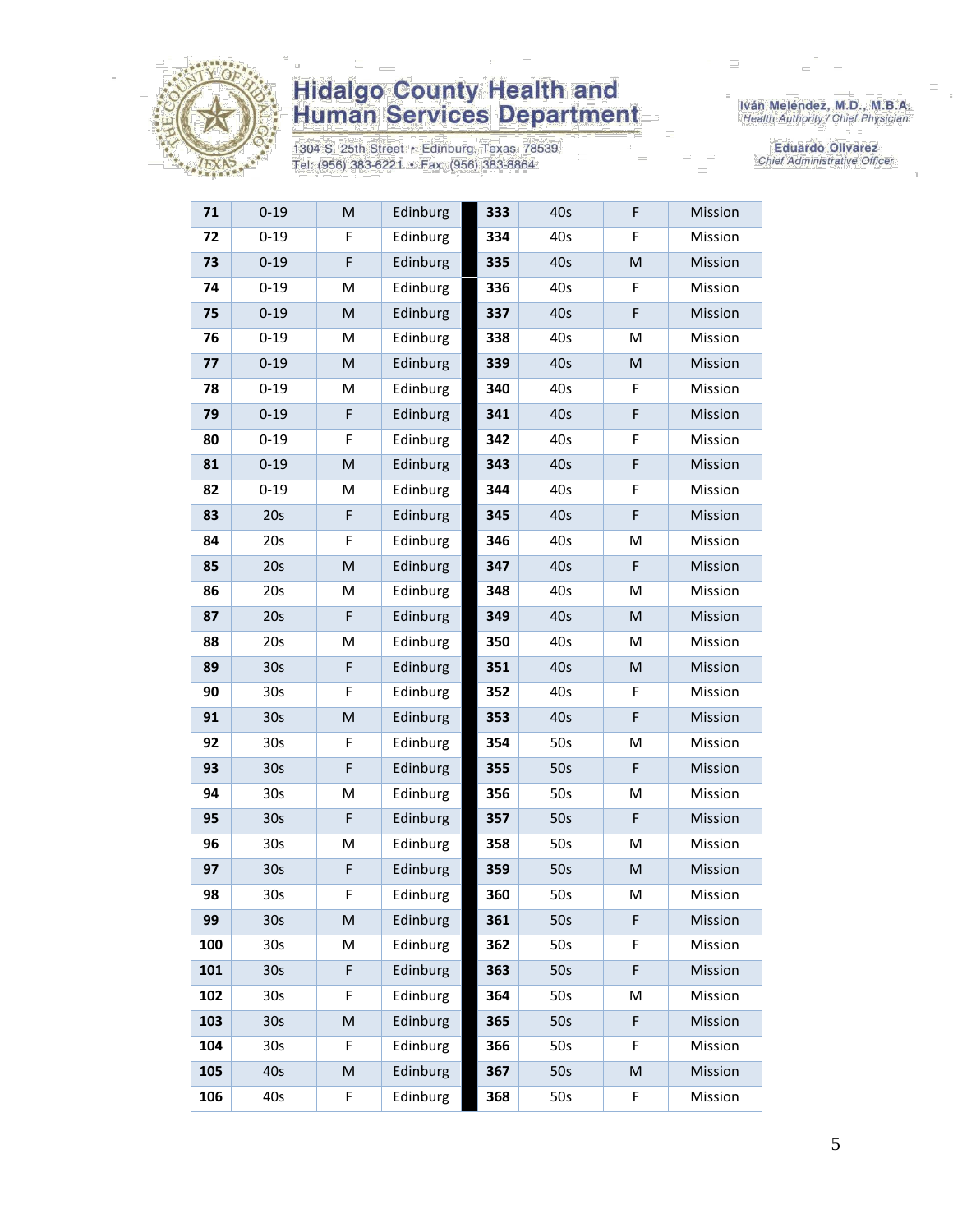

1304 S. 25th Street · Edinburg, Texas 78539 Tel: (956) 383-6221 · Fax: (956) 383-8864

Iván Meléndez, M.D., M.B.A.<br>Health Authority / Chief Physician

| 107 | 40s      | F                                                                                                          | Edinburg | 369 | 50s             | F         | Mission  |
|-----|----------|------------------------------------------------------------------------------------------------------------|----------|-----|-----------------|-----------|----------|
| 108 | 40s      | F                                                                                                          | Edinburg | 370 | 60s             | M         | Mission  |
| 109 | 40s      | ${\sf M}$                                                                                                  | Edinburg | 371 | 60s             | M         | Mission  |
| 110 | 40s      | F                                                                                                          | Edinburg | 372 | 60s             | F         | Mission  |
| 111 | 40s      | ${\sf M}$                                                                                                  | Edinburg | 373 | 60s             | F         | Mission  |
| 112 | 40s      | F                                                                                                          | Edinburg | 374 | 60s             | M         | Mission  |
| 113 | 50s      | F                                                                                                          | Edinburg | 375 | 60s             | F         | Mission  |
| 114 | 50s      | F                                                                                                          | Edinburg | 376 | 60s             | M         | Mission  |
| 115 | 50s      | F                                                                                                          | Edinburg | 377 | 60s             | F         | Mission  |
| 116 | 50s      | M                                                                                                          | Edinburg | 378 | 60s             | F         | Mission  |
| 117 | 50s      | F                                                                                                          | Edinburg | 379 | 60s             | F         | Mission  |
| 118 | 50s      | F                                                                                                          | Edinburg | 380 | $70+$           | F         | Mission  |
| 119 | 60s      | F                                                                                                          | Edinburg | 381 | $70+$           | M         | Mission  |
| 120 | 60s      | F                                                                                                          | Edinburg | 382 | $70+$           | F         | Mission  |
| 121 | 60s      | M                                                                                                          | Edinburg | 383 | $70+$           | ${\sf M}$ | Mission  |
| 122 | 60s      | F                                                                                                          | Edinburg | 384 | $70+$           | F         | Mission  |
| 123 | 60s      | F                                                                                                          | Edinburg | 385 | $0 - 19$        | M         | Pharr    |
| 124 | $70+$    | F                                                                                                          | Edinburg | 386 | $0 - 19$        | M         | Pharr    |
| 125 | $0 - 19$ | M                                                                                                          | Hidalgo  | 387 | $0 - 19$        | F         | Pharr    |
| 126 | $0 - 19$ | F                                                                                                          | Hidalgo  | 388 | $0 - 19$        | M         | Pharr    |
| 127 | $0 - 19$ | ${\sf M}$                                                                                                  | Hidalgo  | 389 | $0 - 19$        | M         | Pharr    |
| 128 | 20s      | F                                                                                                          | Hidalgo  | 390 | $0 - 19$        | M         | Pharr    |
| 129 | $0 - 19$ | ${\sf M}$                                                                                                  | McAllen  | 391 | 20s             | F         | Pharr    |
| 130 | $0 - 19$ | M                                                                                                          | McAllen  | 392 | 20s             | F         | Pharr    |
| 131 | $0 - 19$ | F                                                                                                          | McAllen  | 393 | 30 <sub>s</sub> | F         | Pharr    |
| 132 | $0 - 19$ | F                                                                                                          | McAllen  | 394 | 30 <sub>s</sub> | F         | Pharr    |
| 133 | $0 - 19$ | $\mathsf{M}% _{T}=\mathsf{M}_{T}\!\left( a,b\right) ,\ \mathsf{M}_{T}=\mathsf{M}_{T}\!\left( a,b\right) ,$ | McAllen  | 395 | 40s             | M         | Pharr    |
| 134 | $0 - 19$ | F                                                                                                          | McAllen  | 396 | 40s             | F         | Pharr    |
| 135 | $0 - 19$ | F                                                                                                          | McAllen  | 397 | 40s             | M         | Pharr    |
| 136 | $0 - 19$ | F                                                                                                          | McAllen  | 398 | 40s             | F         | Pharr    |
| 137 | $0 - 19$ | M                                                                                                          | McAllen  | 399 | 60s             | F         | Pharr    |
| 138 | $0 - 19$ | F                                                                                                          | McAllen  | 400 | $70+$           | F         | Pharr    |
| 139 | $0 - 19$ | M                                                                                                          | McAllen  | 401 | $70+$           | F         | Pharr    |
| 140 | $0 - 19$ | M                                                                                                          | McAllen  | 402 | $0 - 19$        | M         | San Juan |
| 141 | $0 - 19$ | M                                                                                                          | McAllen  | 403 | $0 - 19$        | M         | San Juan |
| 142 | $0 - 19$ | М                                                                                                          | McAllen  | 404 | $0 - 19$        | F         | San Juan |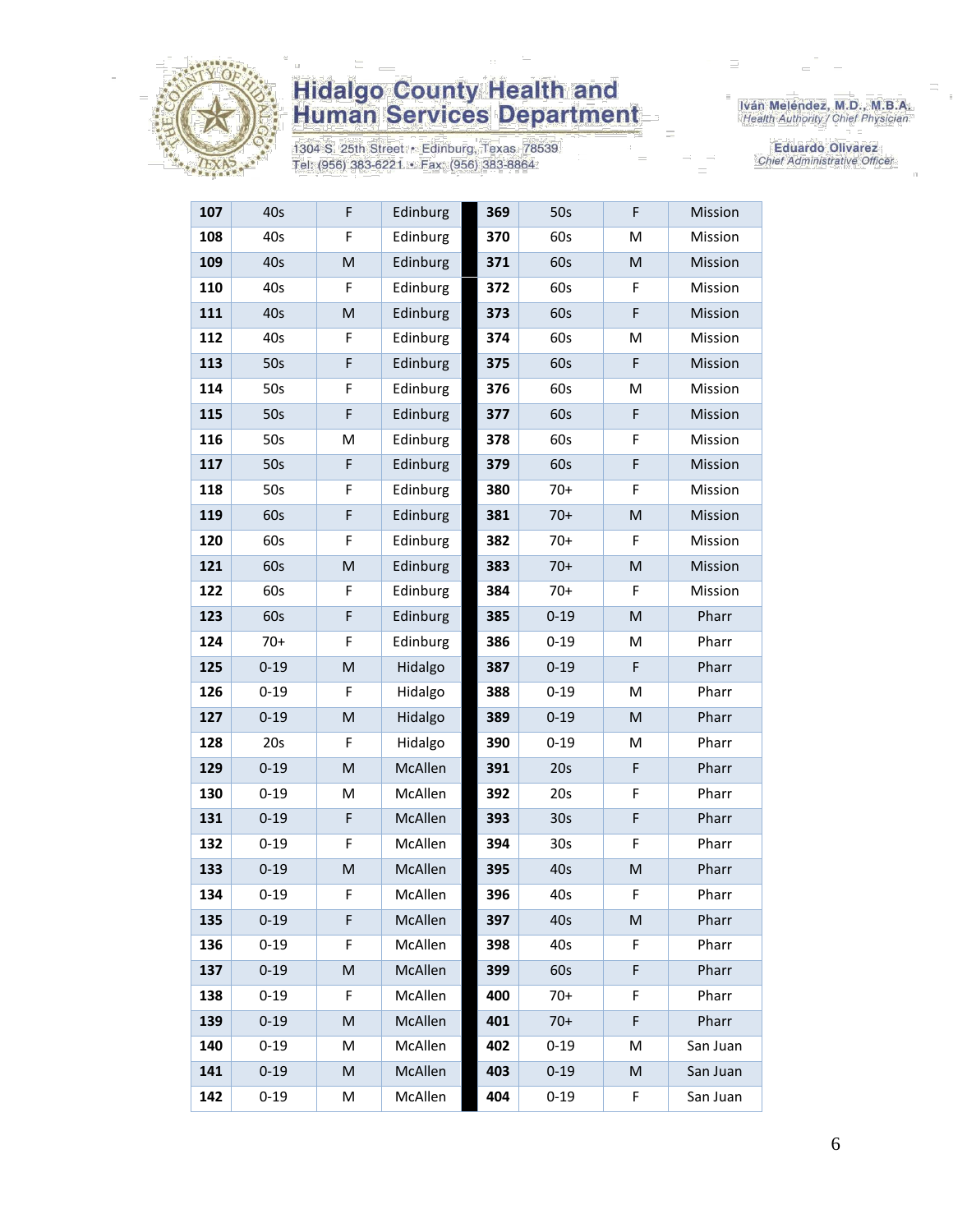

1304 S. 25th Street · Edinburg, Texas 78539 Tel: (956) 383-6221 · Fax: (956) 383-8864

Iván Meléndez, M.D., M.B.A.<br>Health Authority / Chief Physician

| 143 | $0 - 19$        | F | McAllen        | 405 | $0 - 19$        | F | San Juan    |
|-----|-----------------|---|----------------|-----|-----------------|---|-------------|
| 144 | $0 - 19$        | F | McAllen        | 406 | $0 - 19$        | F | San Juan    |
| 145 | $0 - 19$        | F | McAllen        | 407 | $0 - 19$        | F | San Juan    |
| 146 | $0 - 19$        | F | McAllen        | 408 | 20s             | F | San Juan    |
| 147 | $0 - 19$        | F | McAllen        | 409 | 30 <sub>s</sub> | M | San Juan    |
| 148 | $0 - 19$        | F | McAllen        | 410 | 30 <sub>s</sub> | М | San Juan    |
| 149 | $0 - 19$        | F | McAllen        | 411 | 30 <sub>s</sub> | F | San Juan    |
| 150 | 20s             | F | McAllen        | 412 | 40s             | F | San Juan    |
| 151 | 20s             | F | McAllen        | 413 | 40s             | M | San Juan    |
| 152 | 20s             | F | McAllen        | 414 | 40s             | F | San Juan    |
| 153 | 20s             | F | McAllen        | 415 | 40s             | M | San Juan    |
| 154 | 20s             | F | McAllen        | 416 | 50s             | M | San Juan    |
| 155 | 20s             | F | <b>McAllen</b> | 417 | 50s             | F | San Juan    |
| 156 | 20s             | F | McAllen        | 418 | 50s             | F | San Juan    |
| 157 | 20s             | F | McAllen        | 419 | $0 - 19$        | F | Undisclosed |
| 158 | 20s             | M | McAllen        | 420 | $0 - 19$        | F | Undisclosed |
| 159 | 20s             | M | McAllen        | 421 | $0 - 19$        | M | Undisclosed |
| 160 | 20s             | F | McAllen        | 422 | $0 - 19$        | M | Undisclosed |
| 161 | 20s             | F | <b>McAllen</b> | 423 | $0 - 19$        | M | Undisclosed |
| 162 | 30s             | M | McAllen        | 424 | $0 - 19$        | F | Undisclosed |
| 163 | 30 <sub>s</sub> | F | McAllen        | 425 | $0 - 19$        | M | Undisclosed |
| 164 | 30s             | M | McAllen        | 426 | $0 - 19$        | M | Undisclosed |
| 165 | 30 <sub>s</sub> | F | McAllen        | 427 | $0 - 19$        | M | Undisclosed |
| 166 | 30 <sub>s</sub> | F | McAllen        | 428 | $0 - 19$        | М | Undisclosed |
| 167 | 30 <sub>s</sub> | M | McAllen        | 429 | $0 - 19$        | M | Undisclosed |
| 168 | 30s             | F | McAllen        | 430 | $0 - 19$        | M | Undisclosed |
| 169 | 30 <sub>s</sub> | F | McAllen        | 431 | $0 - 19$        | F | Undisclosed |
| 170 | 30 <sub>s</sub> | F | McAllen        | 432 | $0 - 19$        | M | Undisclosed |
| 171 | 30 <sub>s</sub> | M | McAllen        | 433 | $0 - 19$        | M | Undisclosed |
| 172 | 30 <sub>s</sub> | F | McAllen        | 434 | $0 - 19$        | Μ | Undisclosed |
| 173 | 30 <sub>s</sub> | F | McAllen        | 435 | $0 - 19$        | M | Undisclosed |
| 174 | 30s             | M | McAllen        | 436 | $0 - 19$        | M | Undisclosed |
| 175 | 30 <sub>s</sub> | F | McAllen        | 437 | $0 - 19$        | F | Undisclosed |
| 176 | 40s             | M | McAllen        | 438 | $0 - 19$        | Μ | Undisclosed |
| 177 | 40s             | M | McAllen        | 439 | $0 - 19$        | F | Undisclosed |
| 178 | 40s             | М | McAllen        | 440 | $0 - 19$        | M | Undisclosed |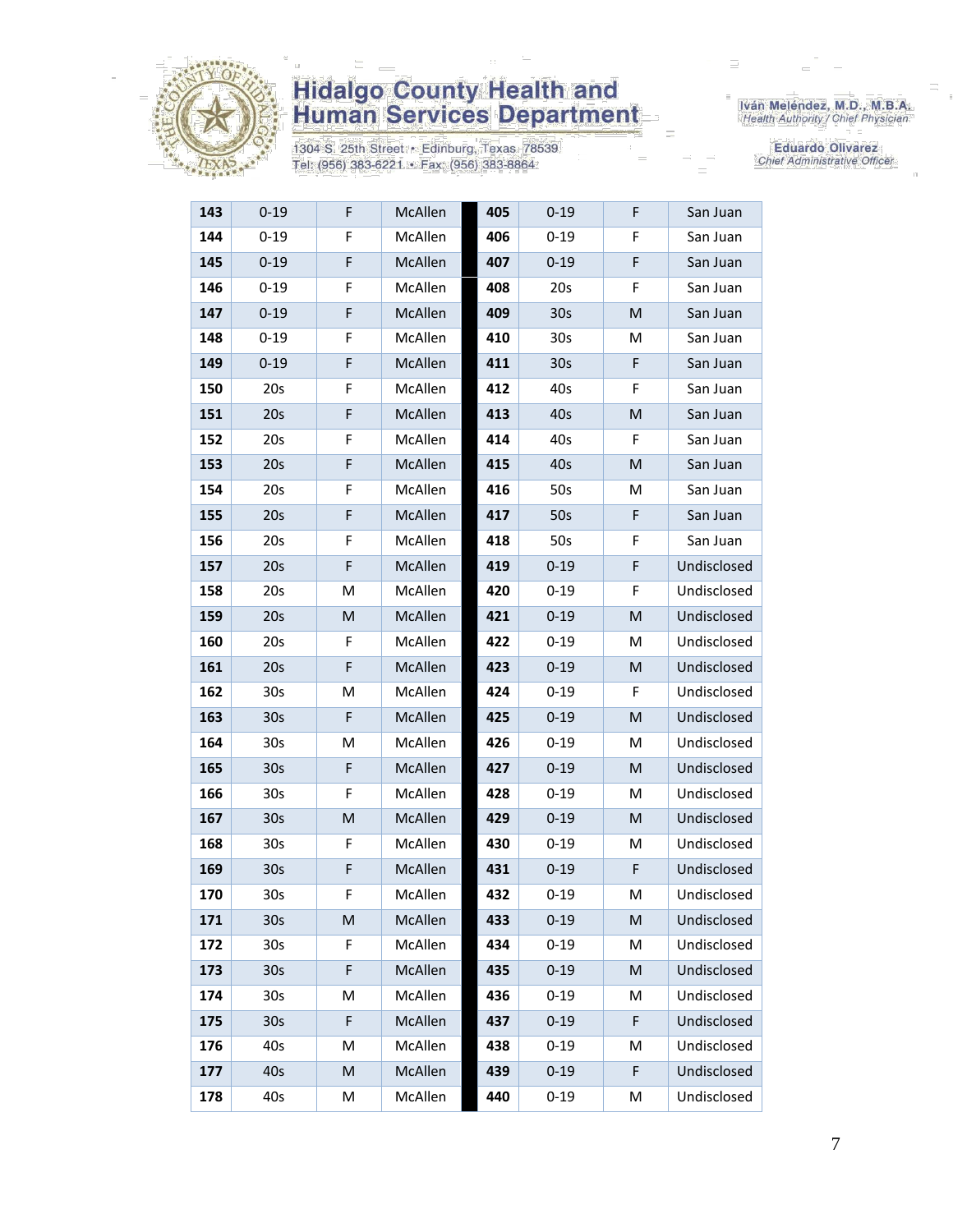

1304 S. 25th Street · Edinburg, Texas 78539 Tel: (956) 383-6221 · Fax: (956) 383-8864

Iván Meléndez, M.D., M.B.A.<br>Health Authority / Chief Physician

| 179 | 40s      | F | McAllen         | 441 | $0 - 19$        | F           | Undisclosed |
|-----|----------|---|-----------------|-----|-----------------|-------------|-------------|
| 180 | 40s      | F | McAllen         | 442 | 20s             | M           | Undisclosed |
| 181 | 40s      | F | McAllen         | 443 | 20s             | M           | Undisclosed |
| 182 | 40s      | F | McAllen         | 444 | 20s             | M           | Undisclosed |
| 183 | 40s      | M | McAllen         | 445 | 20s             | F           | Undisclosed |
| 184 | 40s      | F | McAllen         | 446 | 20s             | м           | Undisclosed |
| 185 | 40s      | M | <b>McAllen</b>  | 447 | 20s             | F           | Undisclosed |
| 186 | 40s      | F | McAllen         | 448 | 30 <sub>s</sub> | м           | Undisclosed |
| 187 | 40s      | F | McAllen         | 449 | 30 <sub>s</sub> | M           | Undisclosed |
| 188 | 50s      | F | McAllen         | 450 | 30 <sub>s</sub> | F           | Undisclosed |
| 189 | 50s      | F | McAllen         | 451 | 30 <sub>s</sub> | F           | Undisclosed |
| 190 | 50s      | F | McAllen         | 452 | 30 <sub>s</sub> | F           | Undisclosed |
| 191 | $70+$    | M | McAllen         | 453 | 30 <sub>s</sub> | M           | Undisclosed |
| 192 | $70+$    | F | McAllen         | 454 | 30 <sub>s</sub> | F           | Undisclosed |
| 193 | $0 - 19$ | F | Mercedes        | 455 | 30 <sub>s</sub> | $\mathsf F$ | Undisclosed |
| 194 | $0 - 19$ | F | Mercedes        | 456 | 30 <sub>s</sub> | F           | Undisclosed |
| 195 | $0 - 19$ | M | Mercedes        | 457 | 30 <sub>s</sub> | F           | Undisclosed |
| 196 | $0 - 19$ | M | Mercedes        | 458 | 30 <sub>s</sub> | M           | Undisclosed |
| 197 | $0 - 19$ | F | Mercedes        | 459 | 30 <sub>s</sub> | F           | Undisclosed |
| 198 | $0 - 19$ | F | Mercedes        | 460 | 30 <sub>s</sub> | F           | Undisclosed |
| 199 | $0 - 19$ | M | <b>Mercedes</b> | 461 | 40s             | M           | Undisclosed |
| 200 | $0 - 19$ | M | Mercedes        | 462 | 40s             | M           | Undisclosed |
| 201 | 20s      | M | <b>Mercedes</b> | 463 | 40s             | M           | Undisclosed |
| 202 | 20s      | F | Mercedes        | 464 | 40s             | F           | Undisclosed |
| 203 | 20s      | M | Mercedes        | 465 | 40s             | M           | Undisclosed |
| 204 | 40s      | M | Mercedes        | 466 | 40s             | F           | Undisclosed |
| 205 | 50s      | M | <b>Mercedes</b> | 467 | 40s             | F           | Undisclosed |
| 206 | 50s      | F | Mercedes        | 468 | 40s             | F           | Undisclosed |
| 207 | 50s      | F | Mercedes        | 469 | 40s             | M           | Undisclosed |
| 208 | 60s      | M | Mercedes        | 470 | 40s             | M           | Undisclosed |
| 209 | $70+$    | M | Mercedes        | 471 | 40s             | M           | Undisclosed |
| 210 | $0 - 19$ | F | Mission         | 472 | 40s             | м           | Undisclosed |
| 211 | $0 - 19$ | F | Mission         | 473 | 40s             | F           | Undisclosed |
| 212 | $0 - 19$ | F | Mission         | 474 | 40s             | F           | Undisclosed |
| 213 | $0 - 19$ | F | Mission         | 475 | 40s             | M           | Undisclosed |
| 214 | $0 - 19$ | M | Mission         | 476 | 50s             | Μ           | Undisclosed |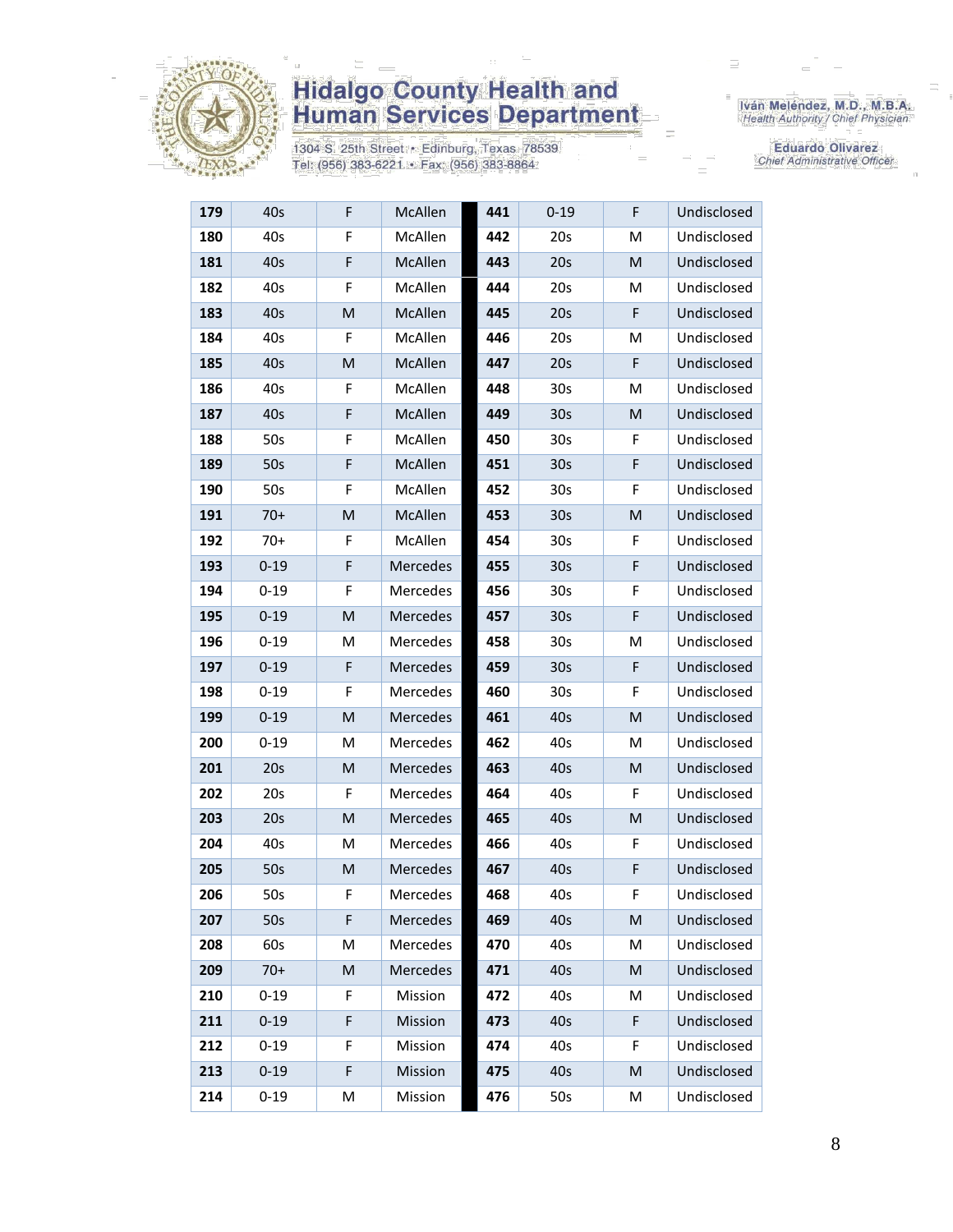

1304 S. 25th Street • Edinburg, Texas 78539<br>Tel: (956) 383-6221 • Fax: (956) 383-8864

Iván Meléndez, M.D., M.B.A.<br>Health Authority / Chief Physician

| 215 | $0 - 19$ | M | Mission | 477 | 50s             | F  | Undisclosed |
|-----|----------|---|---------|-----|-----------------|----|-------------|
| 216 | $0 - 19$ | F | Mission | 478 | 50s             | F  | Undisclosed |
| 217 | $0 - 19$ | M | Mission | 479 | 50s             | M  | Undisclosed |
| 218 | $0 - 19$ | F | Mission | 480 | 50s             | M  | Undisclosed |
| 219 | $0 - 19$ | M | Mission | 481 | 60s             | M  | Undisclosed |
| 220 | $0 - 19$ | M | Mission | 482 | 60s             | F  | Undisclosed |
| 221 | $0 - 19$ | M | Mission | 483 | 60s             | M  | Undisclosed |
| 222 | $0 - 19$ | M | Mission | 484 | $70+$           | M  | Undisclosed |
| 223 | $0 - 19$ | M | Mission | 485 | $70+$           | F  | Undisclosed |
| 224 | $0 - 19$ | F | Mission | 486 | $70+$           | F  | Undisclosed |
| 225 | $0 - 19$ | F | Mission | 487 | $70+$           | F  | Undisclosed |
| 226 | $0 - 19$ | M | Mission | 488 | $70+$           | F  | Undisclosed |
| 227 | $0 - 19$ | F | Mission | 489 | $0 - 19$        | F  | Weslaco     |
| 228 | $0 - 19$ | M | Mission | 490 | $0 - 19$        | F  | Weslaco     |
| 229 | $0 - 19$ | M | Mission | 491 | $0 - 19$        | F  | Weslaco     |
| 230 | $0 - 19$ | M | Mission | 492 | $0 - 19$        | F  | Weslaco     |
| 231 | $0 - 19$ | M | Mission | 493 | $0 - 19$        | M  | Weslaco     |
| 232 | $0 - 19$ | M | Mission | 494 | $0 - 19$        | M  | Weslaco     |
| 233 | $0 - 19$ | F | Mission | 495 | $0 - 19$        | M  | Weslaco     |
| 234 | $0 - 19$ | F | Mission | 496 | $0 - 19$        | M  | Weslaco     |
| 235 | $0 - 19$ | F | Mission | 497 | $0 - 19$        | M  | Weslaco     |
| 236 | $0 - 19$ | F | Mission | 498 | $0 - 19$        | M  | Weslaco     |
| 237 | $0 - 19$ | M | Mission | 499 | $0 - 19$        | F  | Weslaco     |
| 238 | $0 - 19$ | F | Mission | 500 | $0 - 19$        | F  | Weslaco     |
| 239 | $0 - 19$ | M | Mission | 501 | $0 - 19$        | F  | Weslaco     |
| 240 | $0 - 19$ | F | Mission | 502 | $0 - 19$        | F  | Weslaco     |
| 241 | $0 - 19$ | M | Mission | 503 | 20s             | F  | Weslaco     |
| 242 | $0 - 19$ | F | Mission | 504 | 20s             | M  | Weslaco     |
| 243 | $0 - 19$ | M | Mission | 505 | 20s             | M  | Weslaco     |
| 244 | $0 - 19$ | М | Mission | 506 | 20s             | F  | Weslaco     |
| 245 | $0 - 19$ | F | Mission | 507 | 20s             | F  | Weslaco     |
| 246 | $0 - 19$ | M | Mission | 508 | 30s             | M  | Weslaco     |
| 247 | $0 - 19$ | F | Mission | 509 | 30 <sub>s</sub> | M  | Weslaco     |
| 248 | $0 - 19$ | F | Mission | 510 | 30 <sub>s</sub> | F. | Weslaco     |
| 249 | $0 - 19$ | F | Mission | 511 | 30 <sub>s</sub> | M  | Weslaco     |
| 250 | $0 - 19$ | M | Mission | 512 | 30 <sub>s</sub> | F  | Weslaco     |